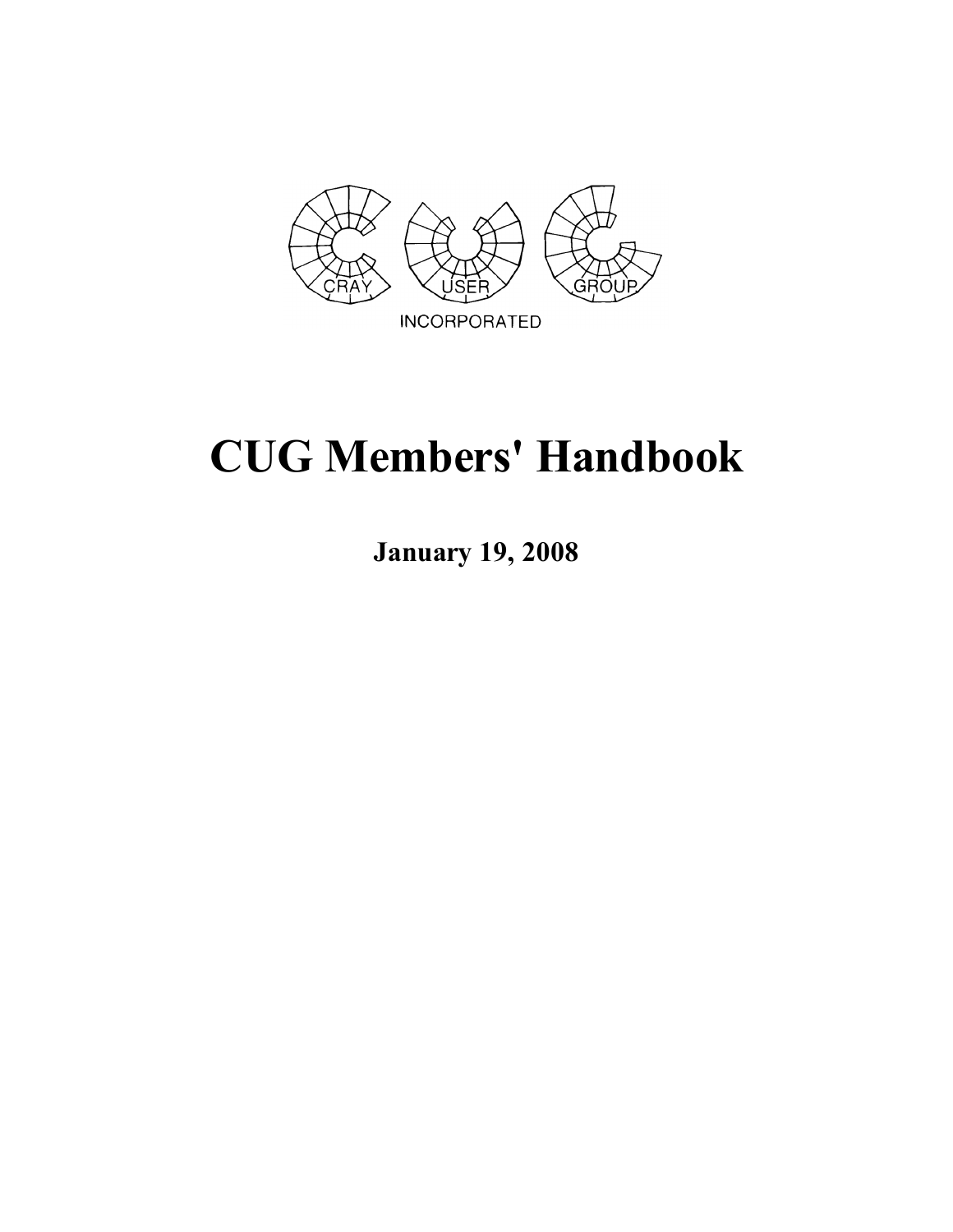#### **Revisions 10/13/07**

Moved location of Revision notes Removed high end graphics from focus of the organization in the Preface Updated list of qualifying systems (1.2) – NEEDS VERIFICATION BY CRAY Clarified Regional Directors as an organizational preference not Bylaw-mandated (2.0, 4.5.1) Global replace of "associated Vendor(s)" to "Associated Vendor(s)" Replaced two business sessions with one (4.21) Removed paper ballot (4.4.4) Added pledge of site support to the Nomination by Petition acceptance clause

#### **Revisions 4/26/06**

ToC add chapter 6 page 1 add xd1, xt3, and x1 list server info page 2 add xt3 and xd1 as eligible systems in section 1.2.1 page 4 replace old Program structure text and list with text and list from cug.org/organization page 9 add privacy policy from cug.org repagination

#### **Revisions 4/29/06**

Page 1: Unbold the commas and "and" in "xd1, xt3, and x1@cug.org" so they look less like part of the address. Capitalized the system names in the following sentence: "Lists moderated by xd1, xt3, and x1 SIG Chairs." Added period to end of last sentence on the page.

Page 2: Removed "-" in "X-1 series".

Removed

1.1.1 Removed High Performance equipment from SGI (eligible through December 2004):

Origin 2000 series

Origin 3000 series

Page 4: Use "Systems and Integration" instead of "System & Integration.

#### **Revisions 1/15/08**

This version contains many minor edits to the 4/29/06 Handbook. Major changes are

1.2 Removed list of vendor products and replaced with a general statement.

2.0 and 4.5 Change Director to Director-at-Large and explained geographic regions.

3.0 Program structure reverted to technical area alignment rather than product alignment based on Vendor product consolidation.

#### **Revisions 1/19/08**

Change 4.4.4 The Board may submit the resolution to the entire membership for consideration via mail ballot in which case the resolution and voting instructions will be mailed to each Installation Delegate pursuant to Sections 5.7 and 5.9 of the Bylaws.

To: 4.4.4 The Board may submit the resolution to the entire membership for consideration via \*\*mail or e-mail and voting instructions will be mailed or e-mailed\*\* to each Installation Delegate pursuant to Sections 5.7 and 5.9 of the Bylaws.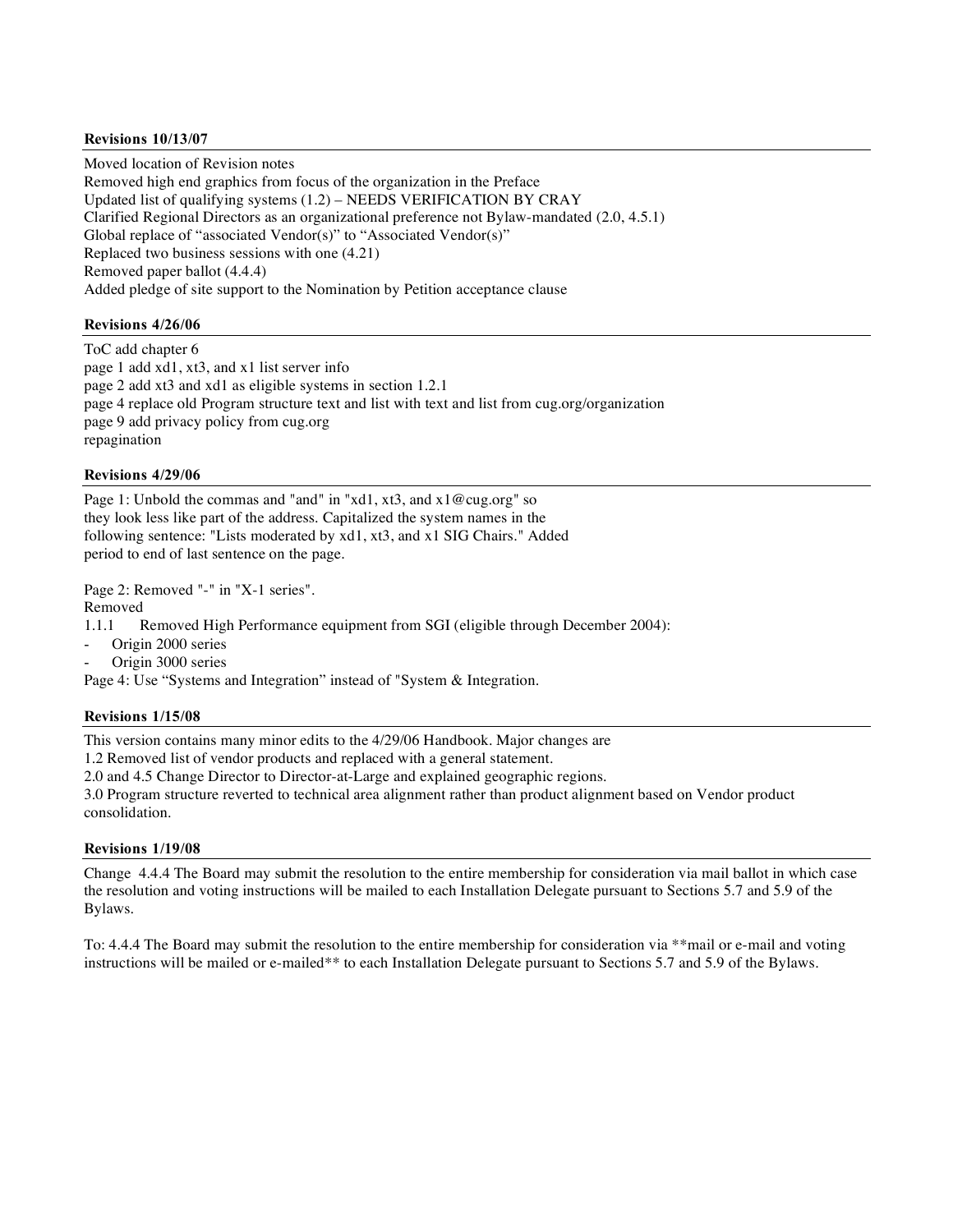## **Contents**

| Section        | Page |
|----------------|------|
|                |      |
|                |      |
| $\overline{2}$ |      |
| 3              |      |
| $\overline{4}$ |      |
| 5              |      |
| 6              |      |
|                |      |

### Appendices

- A. Membership Application and Change Request Form
- B. Nomination by Petition Form
- C. Substitute Voting Form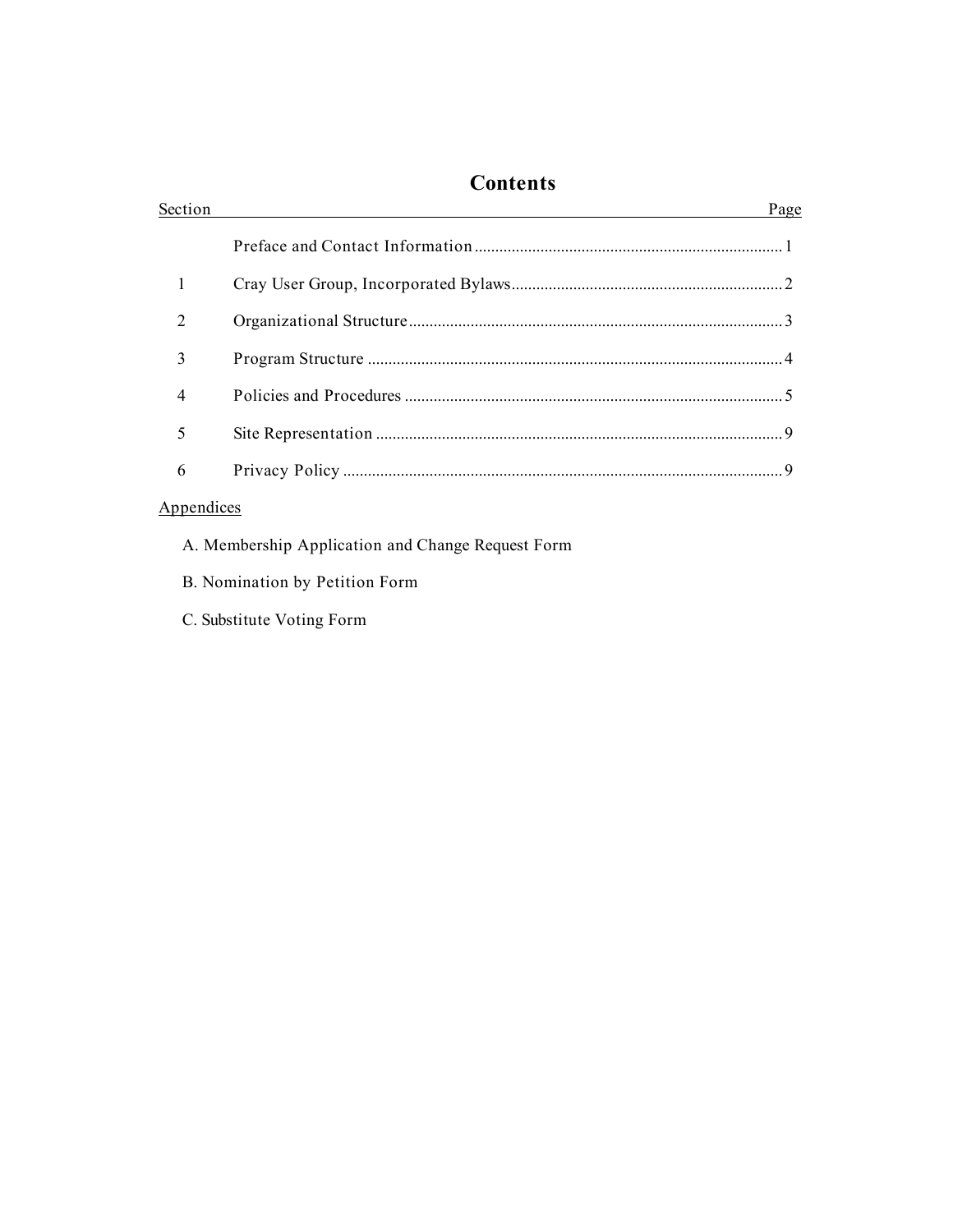#### **Preface**

CUG (Cray User Group) is an independent, volunteer organized, international corporation of member organizations that own or operate an Associated Vendor(s)' high performance computer systems with emphasis on high-performance issues and technical computing. High performance computer systems are defined as "the most powerful computers, or collections of computers acting together, available at a given time." According to the CUG Bylaws, the precise definitions of Associated Vendor(s) and High Performance Computer systems (HPC) in the CUG related surroundings are given in Section 1 of this Handbook.

CUG's mission is to provide the high performance computing community with leadership and information exchange to enable the development and effective use of computational tools in achieving the business and research objectives of CUG Members.

The purpose of this CUG Member's Handbook is to provide descriptions of the organization of the Corporation, its Bylaws, policies, guidelines, and other general information.

#### **Contact Information**

#### **The e-mail address for the organization is cug@cug.org.**

You may also contact the CUG Office.

#### **CUG Office**

Bob Winget, Office Manager CUG Office 3224 Southwood Drive Philomath, Oregon 97370 USA (1-541) 929-3776 Fax: (1-509) 272-7239 bobwinget@toolboxcm.com

#### **Email Reflector Definitions**

| <b>board@cug.org</b> Board of Directors  |                                                                                  |
|------------------------------------------|----------------------------------------------------------------------------------|
|                                          |                                                                                  |
|                                          | Associated Vendor Program Liaison(s), and CUG Office                             |
|                                          | Manager                                                                          |
|                                          |                                                                                  |
| cray_team@cug.org Cray Liaison(s) to CUG |                                                                                  |
|                                          | . Advisory Council: board@cug.org, cray_team@cug.org,                            |
|                                          | program@cug.org, CUG Information Manager, CUG.log                                |
|                                          | Editor/AC Secretary, Regional CUG Representatives, and                           |
|                                          | <b>LAC</b> Representatives                                                       |
|                                          | xd1, xt3, and x1@cug.org  Lists moderated by XD1, XT3, and X1 SIG Chairs. Anyone |
|                                          | from a Cray site (whether from a CUG member site or not)                         |
|                                          | may subscribe. All subscription requests require moderator                       |
|                                          | approval.                                                                        |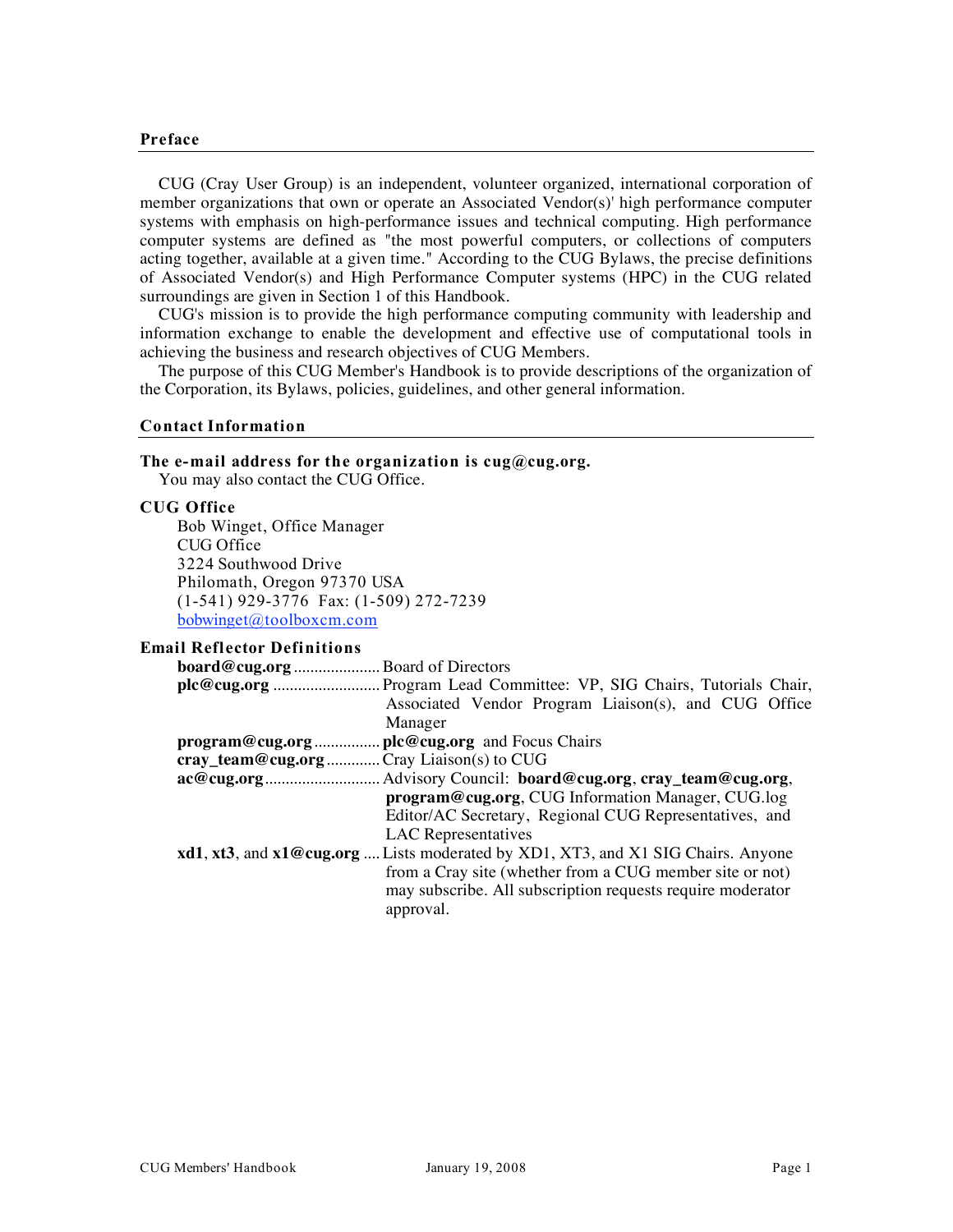#### **1.0 Cray User Group, Incorporated Bylaws**

#### **The Official Bylaws are linked from the CUG home page, http://www.cug.org**

#### **1.1 Associated Vendors**

#### **1.1.1Current Associated Vendors**

The current Associated Vendors, as of May 2003

− Cray, Inc (Cray)

#### **1.1.2 Historic Associated Vendors**

From inception until Spring 1996

- − Cray Research, Inc.
- From Spring 1996 to March 2000

− SGI

From March 2000 to May 2003

− Cray, Inc.

− SGI

From May 2003

− Cray, Inc.

#### **1.2 High Performance Computer Systems**

At this time, a CUG Member must own or operate a high performance system or a legacy system of the associated vendor.

#### **2.0 Organizational Structure**

#### **Board of Directors**

The CUG Board of Directors (BoD) consists of the following Officers and Directors:

#### **Officers**

President Vice-President Secretary Treasurer **Directors**

Director-at-Large, Americas\* Director-at Large, Asia/Pacific\* Director-at-Large, Europe\*

Director-at-Large, Past President

\* Geographical attribution is by tradition, not required by Bylaws

#### **Advisory Council**

The Advisory Council (AC) gives advice on technical and administrative matters that come before the organization. The Advisory Council meets at each General Meeting.

The CUG President serves as Chair of the Advisory Council. The CUG Secretary appoints the Advisory Council Secretary. The Advisory Council Secretary is responsible for the minutes, which are to be prepared and distributed to the Advisory Council members after each meeting.

Membership on the Advisory Council includes the following: Board of Directors Special Interest Group (SIG) Chairs Focus Group Chairs Tutorials Chair Associated Vendor Liaison Team(s) CUG.log Editor & AC Secretary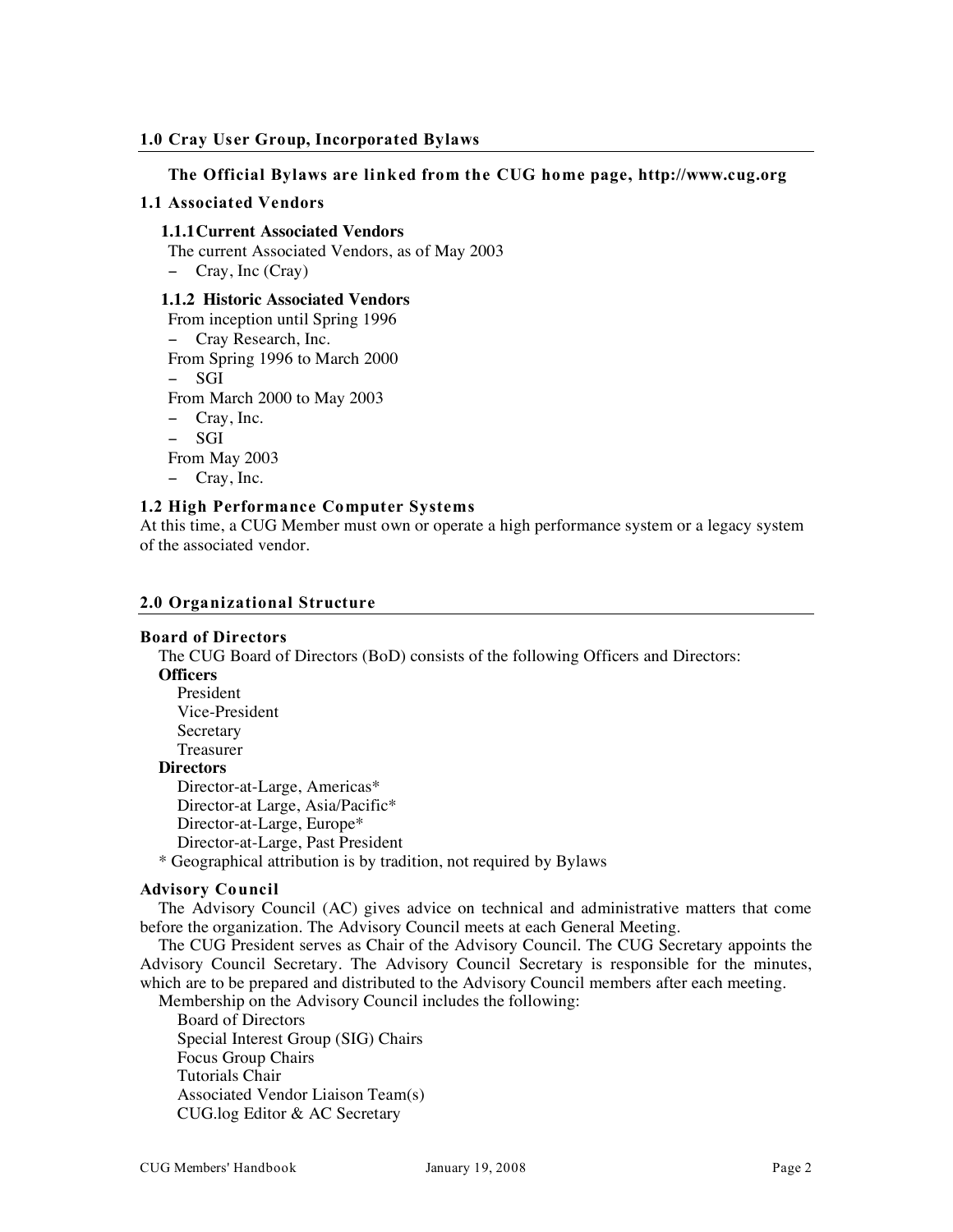CUG Office Manager Recent Past BoD members Regional (International) CUG Chapter Chairs Past, Current, and Next Local Arrangements Chairs (LAC)

#### **Program Committee**

The Program Committee is responsible for the Program of the General Meeting and for ensuring that all necessary arrangements are in place. It consists of the following members:

Vice President (VP) (Program Chair)

Responsible for entire program: call-for-participation, general layout, General Sessions, coordination with the CUG Office for proofing/printing programs and other materials, and guidance for, and coordination with, all Program Committee Chairs. Note: The Program Chair may call upon other members of the Program Committee as appropriate.

#### Tutorials Chair

Responsible for organizing and scheduling all tutorials; coordinates with the VP and other Program Committee members.

Associated Vendor Program Liaison

Responsible for assisting with the coordination of talks and presentations by Associated Vendor participants. Particularly assists the VP with the General Session(s) featuring Associated Vendor presentations.

Special Interest Group Chairs

Responsible for coordinating presentations within their interest group into sessions for the General Meeting. Assists Focal Group Chairs in obtaining presentations for the General Meeting.

Focus Group Chairs

Responsible for obtaining presentations for the General Meeting.

#### **Program Lead Committee (PLC)**

The Program Lead Committee is responsible for organizing the program into General Sessions and appropriate parallel tracks, including arrangements for any SIG or Focus Group meetings. It consists of the following members:

VP (Program and PLC Chair) SIG Chairs Tutorials Chair Associated Vendor Program Liaison(s) CUG Office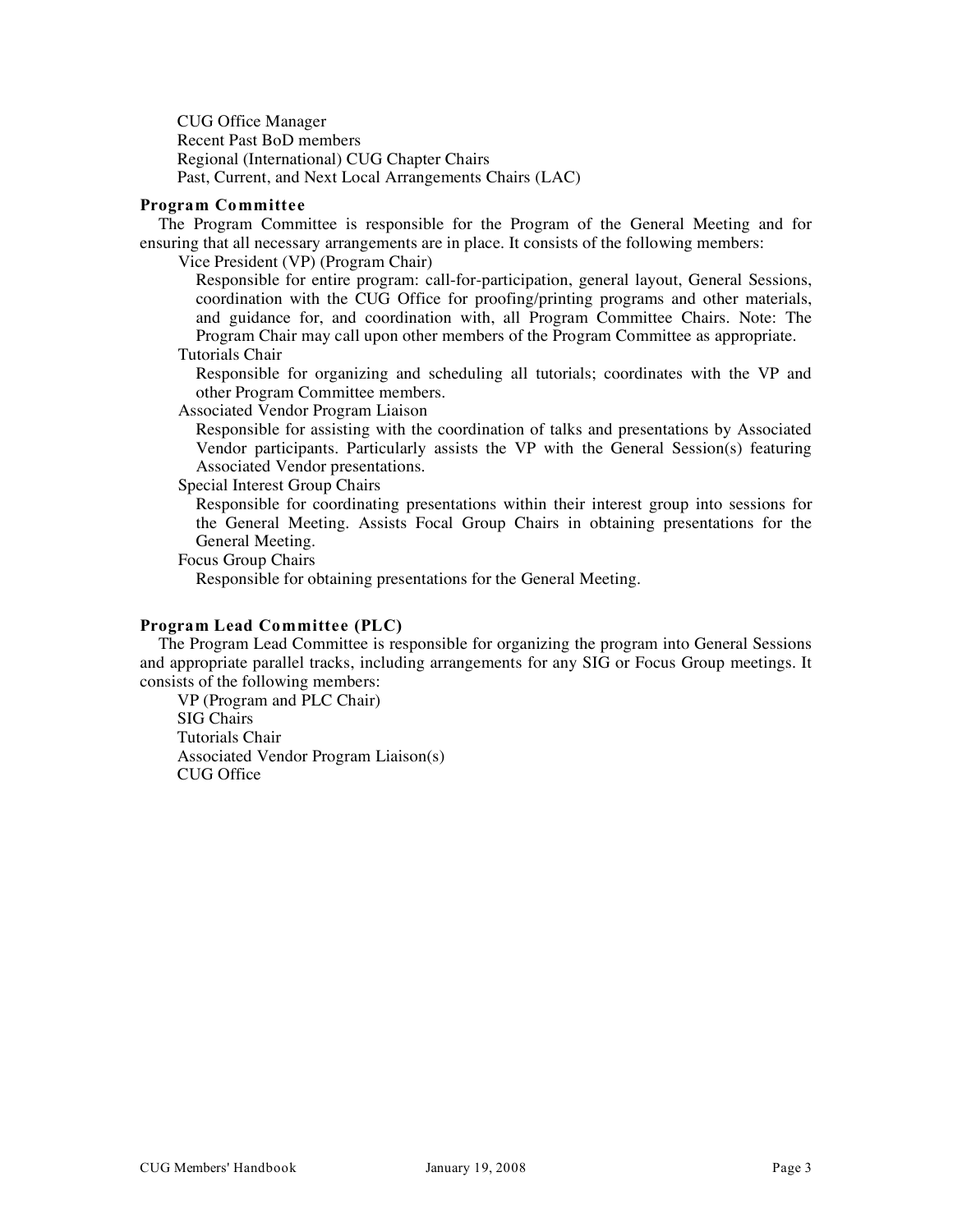#### **3.0 Program Structure**

The Program at each General Meeting currently consists of General Sessions, appropriate parallel tracks, SIG/Focus Group meetings, and Interactive Sessions. It includes presentations that represent a balanced view of the interests of the membership.

#### **Program Topics**

Currently, there are four Special Interest Groups (SIGs) defined within CUG. Three of these SIGs represent areas of interest to our members regardless of the supported hardware platform. The fourth SIG is for Legacy systems that are no longer sold by the Associated Vendor.

The current Special Interest Groups, together with their primary areas of interest, are:

| <b>APPLICATIONS &amp; PROGRAMMING</b> |                                 |
|---------------------------------------|---------------------------------|
| <b>ENVIRONMENTS</b>                   | <b>SYSTEMS SUPPORT</b>          |
| Programming Environment               | Operations                      |
| Compilers                             | <b>Environmental Monitoring</b> |
| Libraries                             | Facilities and Site Prep        |
| Tools                                 | Tuning and OS Optimization      |
| 3 <sup>rd</sup> Party Applications    | <b>System Operations</b>        |
| <b>User Code Optimization</b>         | Architecture                    |
|                                       | Mass Storage                    |
|                                       | Networking                      |

Account Administration Cray X1 series Consulting Cray XD Documentation

## **USER SERVICES LEGACY SYSTEMS**

Training

#### **Notes:**

- − Each SIG should have one or more official Associated Vendor Liaison.
- − SIG and Focus Chairs will be elected and will stand for re-election every two terms (4 years maximum). Unless necessary, SIG Chairs should not also be Focus Chairs.
- − Chairs (SIG or Focus) not performing their specified duties will be replaced by the Board of Directors as needed.

#### **4.0 Policies and Procedures**

#### **4.1 Policies with regard to CUG Meeting Visitors**

The Board of Directors has the authority to approve visitor attendance at CUG meetings. CUG is *not* open to observers due to the relationship with the Associated Vendor(s) (the fact is that they have been generally free with information and open to product criticism). Visitors have always had some connection with the Associated Vendor(s). Reasons for visitor attendance include:

- − An Associated Vendor has requested the guest's attendance.
- − A site considering purchasing a high end system has been invited as courtesy to both the site and the Associated Vendor.
- − CUG has a special interest in having the person attend; for example, he/she was giving a paper but the site was not a CUG member site.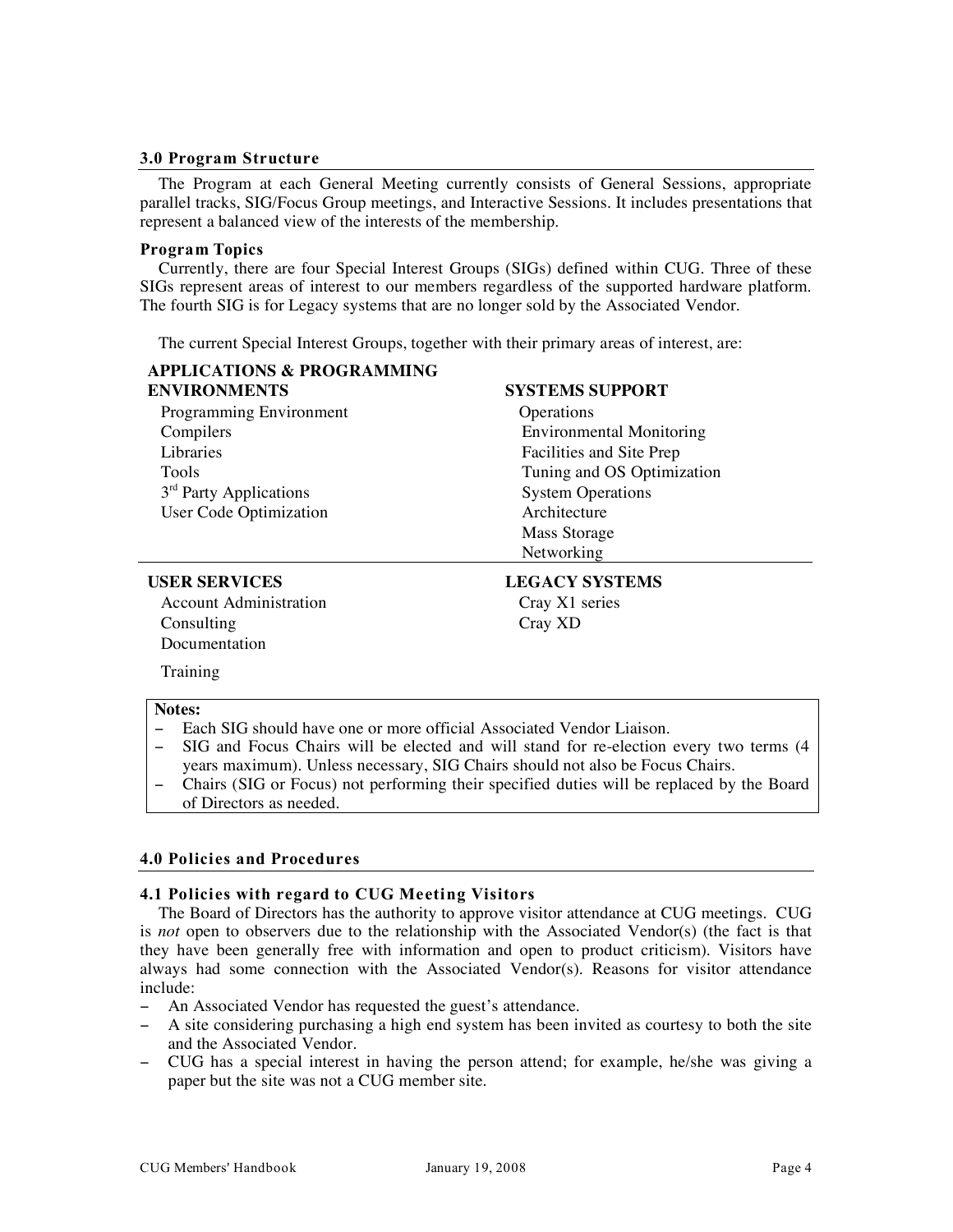#### **4.1.1 Provisions within the Bylaws**

A visitor is described in Bylaw **Section 3.8** as "Any individual who is not an Installation Representative and who is invited to attend a specific function of the Corporation by an Installation Representative, Officer or Board of Directors member and whose attendance at such function shall have the prior approval of the Board of Directors."

Attention is also drawn to **Article II** of the Bylaws which states "The principal purposes of the Corporation shall be to provide an open forum to promote the free interchange of information and ideas which are of mutual interest and value to users of high performance computers produced by the Associated Vendor(s) as defined in the handbook, and to provide a formal communications channel between members of the Corporation and members of the high performance computing vendor community*.*"

Further, Bylaw **Section 5.10** states that "No Installation Delegate, Installation participant, CUG visitor or guest of the Corporation shall engage in employment recruiting or interviewing at any Meeting of Members. Meetings shall not be used for marketing or other commercial purposes".

#### **4.1.2 CUG Meeting Visitor Authorization Process**

4.1.2.1 The Board delegates authority to the Secretary, in combination with either the President or Vice President, to review and approve the attendance of CUG meeting visitors at CUG activities subject to the satisfaction of the Board.

4.1.2.2 Visitors may be limited as to which session(s) they may attend and/or in which they may participate. It is the responsibility of the inviting Installation Representative, Officer or Board Member to inform the visitor of his/her rights and responsibilities and to ensure proper conduct of the visitor. In addition, the content of formal presentations by such visitors will require advance approval by the appropriate Committee Chair.

#### **4.1.3 Recommended Guidelines**

Three categories of CUG meeting visitors can be considered. Other categories can be considered at the discretion of the Board, on a case-by-case basis.

Current categories are:

- Independent experts. These may come from either academia or from reputable consultancies. Provided they are truly independent and their presence can contribute to the purposes of CUG, then agreement should be given for them to attend some or all of the sessions. It may be necessary for them to sign a nondisclosure agreement. As a matter of courtesy and to avoid any embarrassment, it is recommended that the Associated Vendor(s) be advised of the intention to invite these experts.
- − Employees of commercial organizations with manufacturing or marketing agreements or other close association with the Associated Vendor(s) or who provide products to be used in conjunction with the Associated Vendor(s) products. For these organizations, there may be mutual benefit in permitting them to make presentations or attend selected sessions of General Meetings. In general, they must agree in writing not to engage in any marketing or other commercial activities. It is recommended that the Associated Vendor(s) be consulted before invitations are finalized to ensure that there is no serious conflict of interest.
- The Associated Vendor(s), or their subsidiaries, might ask to send a visitor to a CUG meeting. In this case the visitor may be considered as Associated Vendor personnel if so desired by the Associated Vendor(s), or as a regular visitor sponsored by a CUG Member site. In either case, the Board of Directors (and the member site's Delegate) must be informed.

#### **4.2 General Meetings**

#### **4.2.1 General Meetings**

A General Meeting will be held at least once a year and will last a minimum of three working days, preceded by one or two days (as necessary) of committee and Board of Directors meetings.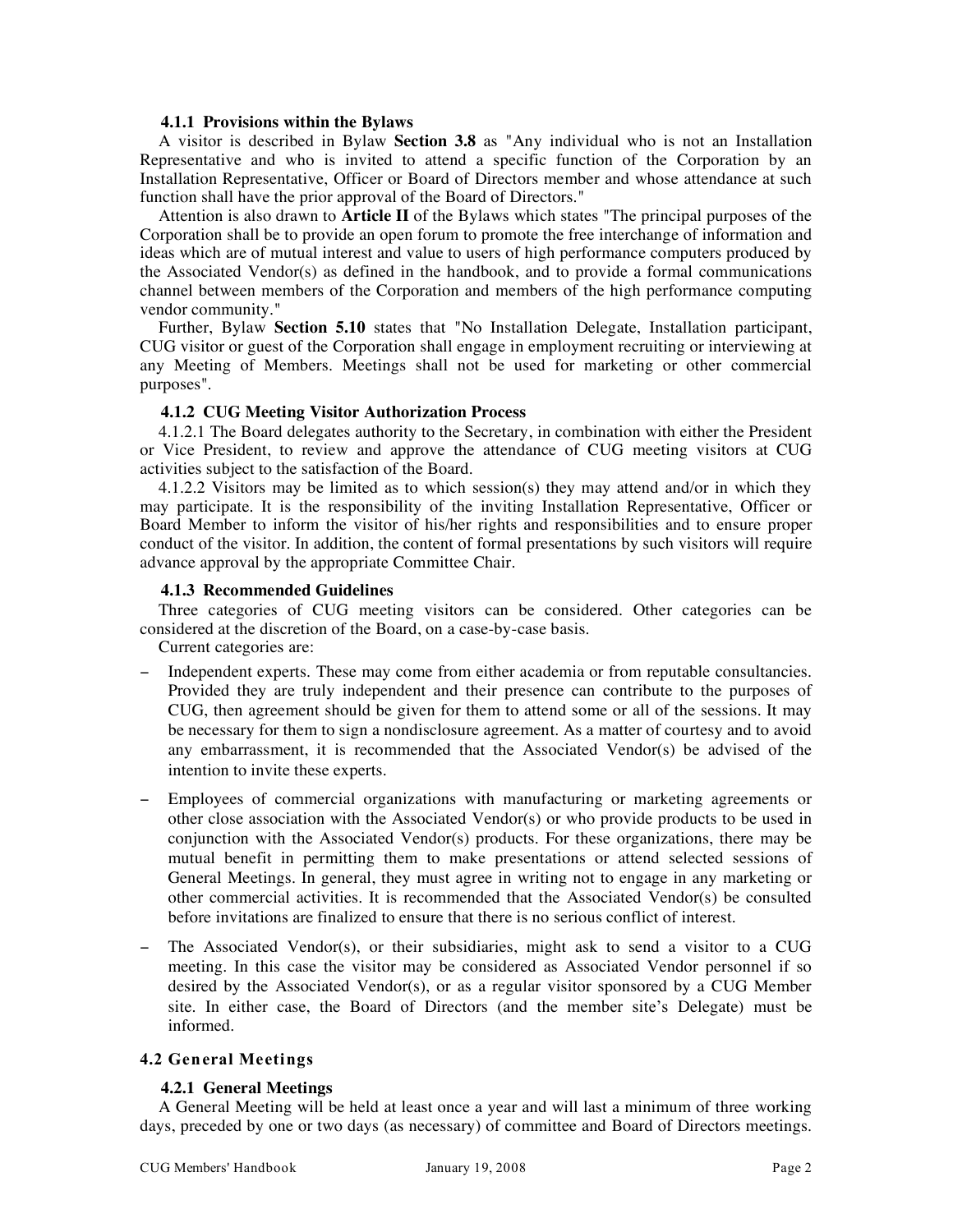At least one session shall be scheduled at each General Meeting for transacting the business of the Corporation. Where appropriate and feasible, this session shall be held on Wednesday and will include the election of Officers.

#### **4.2.2 Smoking**

Smoking is not permitted in any session of the General Meeting.

#### **4.3 Future Meetings**

The President shall appoint a member of the Board of Directors to be responsible for the following tasks relating to future General Meetings.

The appointee shall locate future meeting sites and dates through negotiation with potential hosts for such meetings. This may be done either in reaction to offers or through solicitations of offers. The appointee shall negotiate appropriate accommodations, dates and arrangements with various potential hosts and shall maintain contingency sites for the next three years. In recommending sites, careful consideration should be given to travel arrangements, hotel accommodations, and physical meeting facilities. The general principle should be to have a balance, which reflects the location of the member sites. Final approval is given by the Board of Directors; the President writes the final letter or contract.

#### **4.4 CUG Resolutions**

**4.4.1** Any Installation Representative who desires to place a resolution before the membership at a General Meeting will submit a typewritten copy of the proposed resolution to the Secretary, for consideration by the Board of Directors, at least 24 hours prior to the scheduled plenary session.

**4.4.2** The Board will submit the resolution to the membership for discussion at the plenary session together with the Board's recommendations.

**4.4.3** The Board may defer action on the resolution pending further investigation by a CUG Committee or the Board. When such action occurs, the submitter is expected to participate in any committee activities relative to that resolution.

**4.4.4** The Board may submit the resolution to the entire membership for consideration via mail or e-mail and voting instructions will be mailed or e-mailed to each Installation Delegate pursuant to **Sections 5.7** and **5.9** of the Bylaws.

**4.4.5** Resolutions considered by the Board will be published in the minutes of the Board Meeting. Action taken with regard to resolutions referred to committees will be published in reports prepared by those committees.

#### **4.5 Board of Directors**

It is the policy of the Corporation that every effort will be made to ensure that the Board of Directors is truly representative. In particular, every effort will be made to ensure that not more than two members of the Board are from the same organization. In addition, effort will be made to ensure that at least two Board members are from organizations within the United States and at least two Board members are from organizations outside the United States.

**4.5.1** All board positions are for Director-at-Large. To ensure the international representation on the Board of Directors, by tradition, three of the Director positions of the Board of Directors are designated as Regional Directors. Ideally one Director-at-Large represents sites in North, Central and South America; one represents sites in Europe, Africa, and the Middle East; and one represents sites in Asia, Australia, and New Zealand. All sites vote for each position. Interpretation of specific geographic boundary questions will be the responsibility of the Board. When membership in a geographic area is light, the Director-at-Large for that region, may be selected from any region.

**4.5.2** It is the policy of the Board to limit service on the Board to two consecutive terms in a single position except when another viable candidate cannot be found. The Secretary and the Treasurer are exempted from this limitation because they have administrative functions that are served well by long-term continuity.

**4.5.3** The Board shall meet at least twice each year for the purpose of receiving reports from committees, and transacting any Board business that may arise. In general, one of these meetings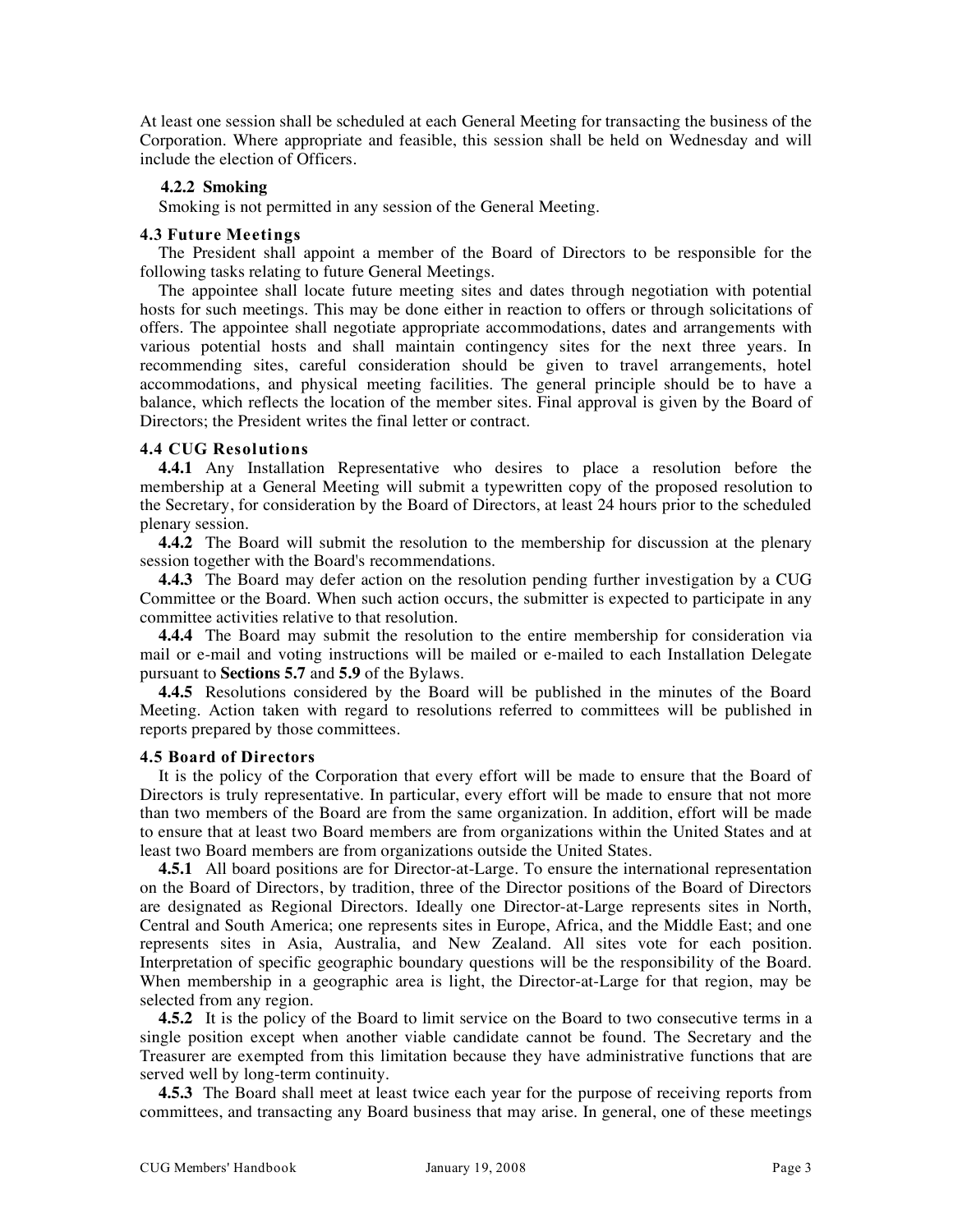will take place immediately prior to the General Meeting. Additional meetings of the Board of Directors will be arranged as required.

#### **4.6 Travel Policy**

CUG Board members, through their organizations, are expected to cover their own travel expenses while on CUG business. On occasion, a board member may require travel assistance and it is the policy of the Corporation to reimburse them for any pre-approved travel expenses incurred in conjunction with activities on behalf of the Corporation. Travel expense funding is regarded as the exception and not the rule. When needed, the cheapest form of travel should be used where possible. Expenses incurred by persons acting in their own name(s) or in the names of their parent organization shall not be reimbursed.

#### **4.7 Special Devices at Meetings**

#### **4.7.1 Recording Devices**

Recording devices that capture and record presentations and/or sound may not be employed at any of the open or closed meetings of the Corporation without the specific prior approval of the Board of Directors.

#### **4.7.2 Cell Phones**

The use of cell phones is not permitted in any session of the meeting. Cell phones must be switched off, or moved to silent alarm, during sessions.

#### **4.8 Definition of an Installation**

It is the policy of the Corporation that there should not be more than one Installation Membership per high performance computer site. Where more than one organization could qualify for membership on the basis of a single high performance computer system, the conflict will be resolved by the Board of Directors. The CUG Board may, in unusual circumstances, grant an exception to this policy.

**4.8.1** For non-CUG members, and non-paid CUG members, valid CUG membership can be restored by paying dues and updating the membership form.

#### **4.9 Publications**

A subcommittee of the Board of Directors shall be formed to oversee the production of documents for the corporation. This shall be known as the Publications Committee.

CUG publishes the *Proceedings* of its General Meeting according to the following policy:

- The *Proceedings'* table of contents and abstracts of papers will be published on the CUG public web server, **www.cug.org**.
- *Proceedings* papers will be published on CD-ROM after each General Meeting.
- The CD-ROM will be distributed to all attendees of the CUG General Meeting and to Installation Delegates who were not in attendance at the General Meeting.
- CD-ROMs will be sold only to persons from CUG member sites.
- *Proceedings* papers that authors wish to support on his/her own web server and then link those papers to the *Proceedings* table of contents will be published on the CUG server.

#### **4.10 Election Procedures**

**4.10.1** The list of candidates for each office including those proposed by the nominating committee and those nominated early by petition will be made available to the members at least thirty days before the election. Nominations by petition are accepted until 6:00 p.m. two days prior to the election.

**4.10.2** The final list of candidates and their statements will be posted on the conference notice board from not later than 6:30 PM on the day preceding the election.

**4.10.3** A candidate for office is entitled to make a written statement of maximum 400 words, which will be posted on the notice board. This statement may contain information about the candidate's background, his or her participation in CUG and plans when in office.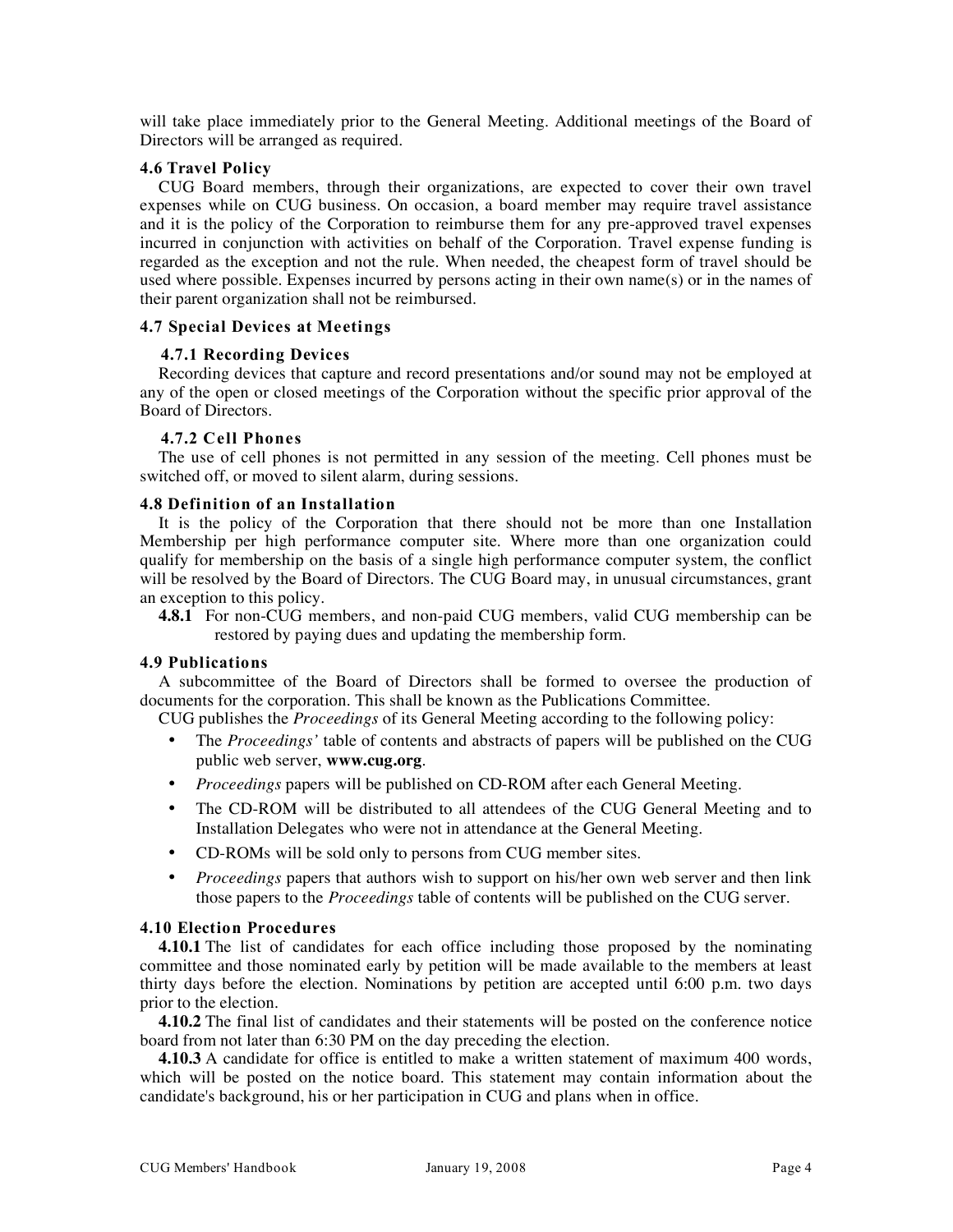**4.10.4** All persons running for office are entitled to address the General Meeting for not more than three minutes immediately before the election.

**4.10.5** The CUG President conducts the election unless he/she is running for an office. If the President is unable to run the election, the Vice-President conducts the election. If the Vice-President is unable to preside, the Board of Directors chooses one of its members, who is not running for office, to conduct the election. If this is not possible, the Chair of the Nominating Committee will conduct the election.

**4.10.6** The CUG Secretary, who is responsible for distributing the ballots, should ensure they are prepared properly and that the procedure for selecting the voting members is correct. The person conducting the election should appoint two persons to count the ballots.

**4.10.7** All ballots should be retained for 30 days.

#### **4.11 The CUG Logo**

**4.11.1** The Board of Directors shall provide a logo. This logo is currently to be in the form of the plan (top) view of three CRAY-1A's, each oriented so as to form the word: "CUG." The three words "CRAY USER GROUP" are superimposed on and within the lower half of each symbol, one word per symbol. Beneath the three symbols the word "Incorporated" appears. The color of the CUG logo shall be PMS 287 blue.

#### **5.0 Site Representation**

#### **5.1 The Role of an Installation Delegate**

**5.1.1** The Installation Delegate is the official spokesperson for the site. He/she informs the CUG Secretary when the Delegate, the Technical Contact, the Operations Contact, or the User Services Contact changes. He/she is responsible for ensuring dues are paid to the Corporation.

**5.1.2** The Installation Delegate is the official CUG contact for an installation and is responsible for forwarding CUG information to the interested members of his/her organization. The delegate will receive information concerning CUG meetings, changes in the CUG organization, special technical documents, and ballots for scheduled elections.

**5.1.3** The purpose of CUG is best served if all installations take an active part in different activities. The Installation Delegate should, at a minimum, attend General Meetings on a regular basis.

#### **5.2 Voting**

**5.2.1** The Installation Delegate has the exclusive right to cast the vote for his/her site on all general matters of the Corporation. (See Bylaws Sections 5.6–5.10 for voting procedures.)

#### **5.3 Nominations**

**5.3.1** The Installation Delegate can, together with at least two other Installation Delegates, nominate candidates for any office.

#### **6.0 Cray User Group Privacy Policy**

The Cray User Group, Incorporated (CUG) takes your privacy very seriously. We do not, and have never, sold or disseminated personal information to any parties outside of CUG. Information you provide is used to create and maintain individual accounts, to contact you to respond to inquiries, for statistical purposes, to administer our systems, to conduct surveys, to support CUG conferences, and to provide technical support.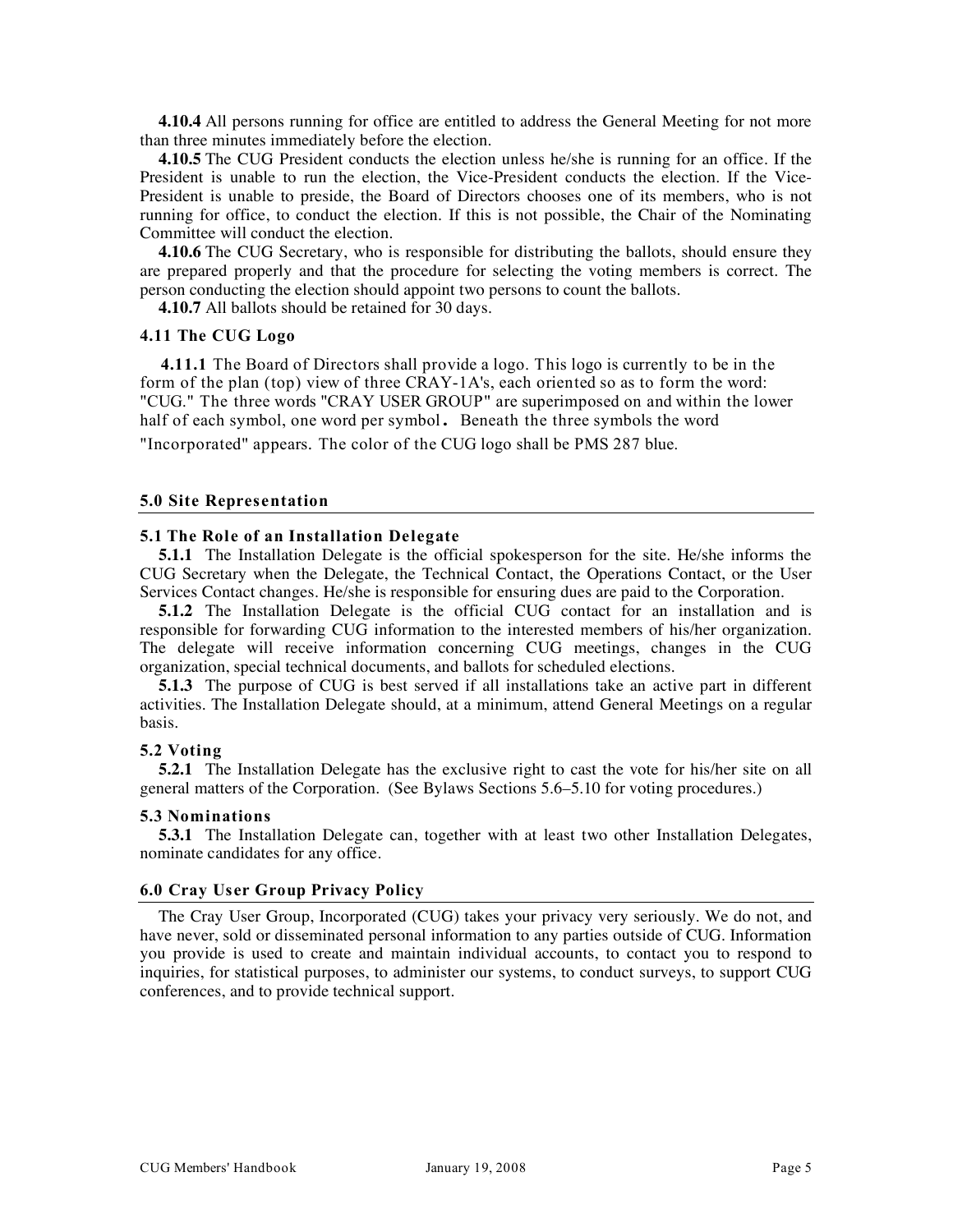#### **CUG Members' Handbook, Appendix A**



**Membership Application and Change Request Form**

Please complete this form and send it to: CUG Office 3224 Southwood Drive Philomath, Oregon 97370 USA (1-541) 929-3776 Fax: (1-509) 272-7239 cug@cug.org

Any institution that owns or operates a high performance computer system as defined in the handbook may apply to join CUG and become a member site. Each member site designates an Installation Delegate who votes for that site in CUG elections and on other membership issues. The Installation Delegate is the principal point of contact for the site's ongoing relationship with CUG and with CUG members and assures that membership records are correct and fees are paid in a timely manner. The annual site membership fee is \$750 (USD) (a bill will be sent upon acceptance of the application).

Instructions: **Please print clearly in block letters, or complete electronically, then print and sign.**

- To apply for membership, complete all items below.
- To change information for an active CUG Member, complete only those items that have changed.
- All applications and change requests must bear the signature of the Installation Delegate. In case of a change of Installation Delegate, both the old and new delegates should sign.
- Contact the CUG Office at the address above for assistance.

Please provide the name, phone number, and e-mail address for your Cray Inc. Sales Representative:

**Sales Representative** \_\_\_\_\_\_\_\_\_\_\_\_\_\_\_\_\_\_\_\_\_\_\_\_\_\_\_\_\_\_\_\_\_\_\_\_\_\_\_\_\_\_\_\_\_\_\_\_\_\_\_\_\_\_\_\_\_\_\_\_\_\_\_\_\_\_\_\_\_\_\_\_\_\_\_\_\_\_\_\_\_\_

Phone \_\_\_\_\_\_\_\_\_\_\_\_\_\_\_\_\_\_\_\_\_\_\_\_\_\_\_\_\_\_\_\_\_\_\_\_ E-mail \_\_\_\_\_\_\_\_\_\_\_\_\_\_\_\_\_\_\_\_\_\_\_\_\_\_\_\_\_\_\_\_\_\_\_\_\_\_\_\_\_\_\_\_\_\_\_\_\_

\_\_\_\_\_\_\_\_\_\_\_\_\_\_\_\_\_\_\_\_\_\_\_\_\_\_\_\_\_\_\_\_\_\_\_\_\_\_\_\_\_\_\_\_\_\_\_\_\_\_\_\_\_\_\_\_\_\_\_\_\_\_\_\_\_\_\_\_\_\_\_\_\_\_\_\_\_\_\_\_\_\_\_\_\_\_\_\_\_\_\_\_\_\_\_\_\_\_\_

Please describe the makes and models of high performance computer systems that your organization operates:

|  | Note: For phone and fax numbers, please include country code, city/area code, and phone number. See phone numbers above |
|--|-------------------------------------------------------------------------------------------------------------------------|
|  | for an example where "1" is the country code, "541" is the city/area code, and "929-3776" is the local phone number.    |
|  |                                                                                                                         |
|  |                                                                                                                         |
|  |                                                                                                                         |
|  |                                                                                                                         |
|  |                                                                                                                         |
|  |                                                                                                                         |
|  |                                                                                                                         |
|  |                                                                                                                         |
|  |                                                                                                                         |
|  |                                                                                                                         |
|  |                                                                                                                         |
|  |                                                                                                                         |
|  |                                                                                                                         |
|  |                                                                                                                         |
|  |                                                                                                                         |
|  |                                                                                                                         |
|  | If bills are to be sent to someone other than the Installation Delegate, please provide that information below.         |
|  |                                                                                                                         |
|  |                                                                                                                         |
|  |                                                                                                                         |
|  |                                                                                                                         |
|  |                                                                                                                         |
|  |                                                                                                                         |

Installation Delegate Signature Date

\_\_\_\_\_\_\_\_\_\_\_\_\_\_\_\_\_\_\_\_\_\_\_\_\_\_\_\_\_\_\_\_\_\_\_\_\_\_\_\_\_\_\_\_\_\_\_\_\_\_\_\_\_\_\_\_\_\_\_\_\_\_\_\_\_\_\_\_\_\_\_\_\_\_\_\_\_\_\_\_\_\_\_\_\_\_\_\_\_\_\_\_\_\_\_\_\_\_\_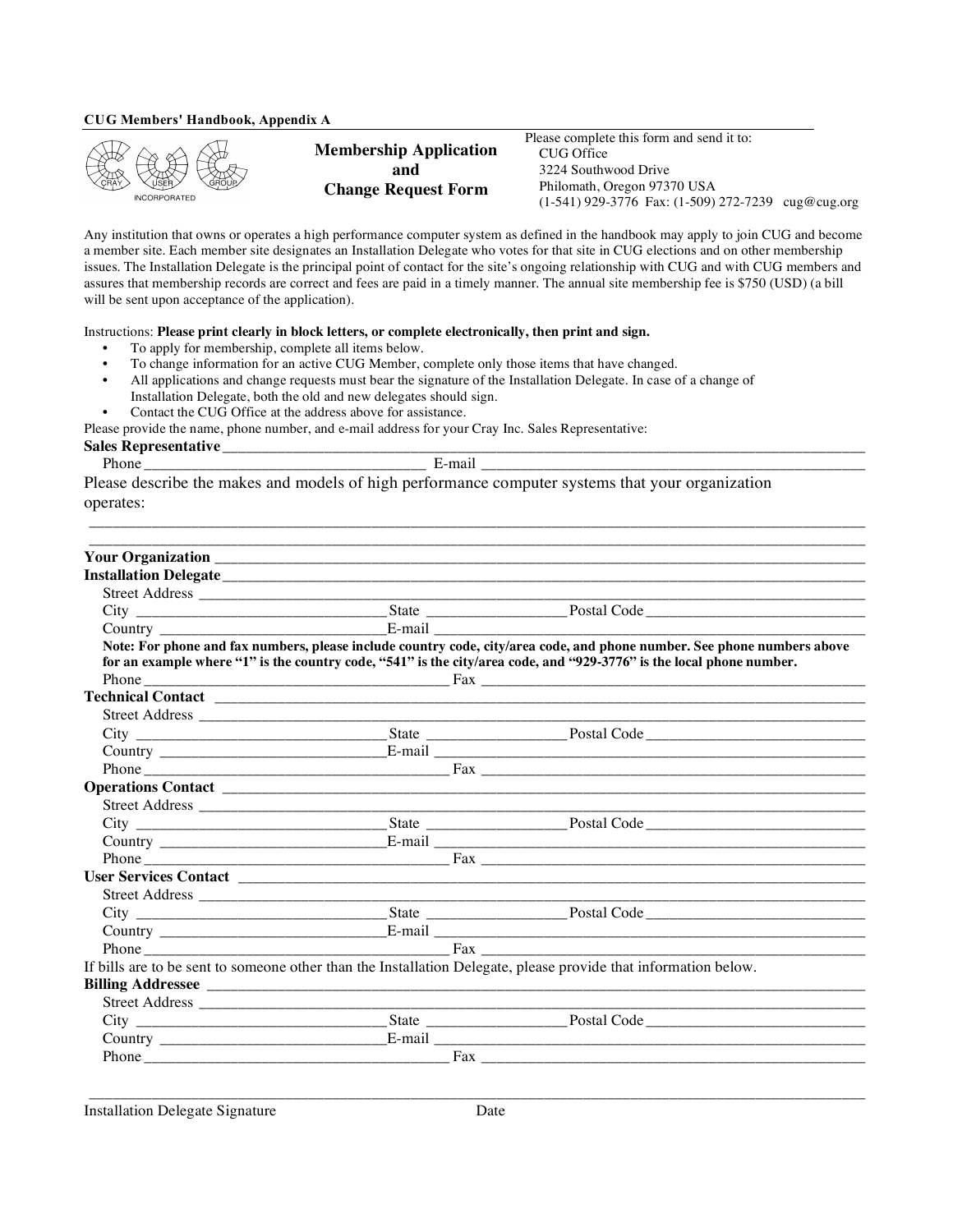#### **CUG Members' Handbook, Appendix B**



## **Nomination by Petition**

We the undersigned, being the Installation Delegates of the stated CUG Member Organizations, do hereby nominate:

|                                         | being a bona fide employee of (organization) ___________________________________  |      |
|-----------------------------------------|-----------------------------------------------------------------------------------|------|
|                                         | for the office or Board of Directors position of ________________________________ |      |
|                                         |                                                                                   |      |
|                                         |                                                                                   |      |
| 2. Name Site Code Signature Date Date   |                                                                                   |      |
| 3. Name Site Code Signature Date Date   |                                                                                   |      |
| Optional<br>4. Name Site Code Signature |                                                                                   | Date |

#### **Nomination Acceptance**

**I hereby declare that if I am duly elected to the above position I will diligently perform the duties of the office or the position on the Board of Directors for which nominated during the term thereof. I have the support of my organization to accept nomination and to serve if elected.**

| Signature | ., |  |
|-----------|----|--|
|           |    |  |